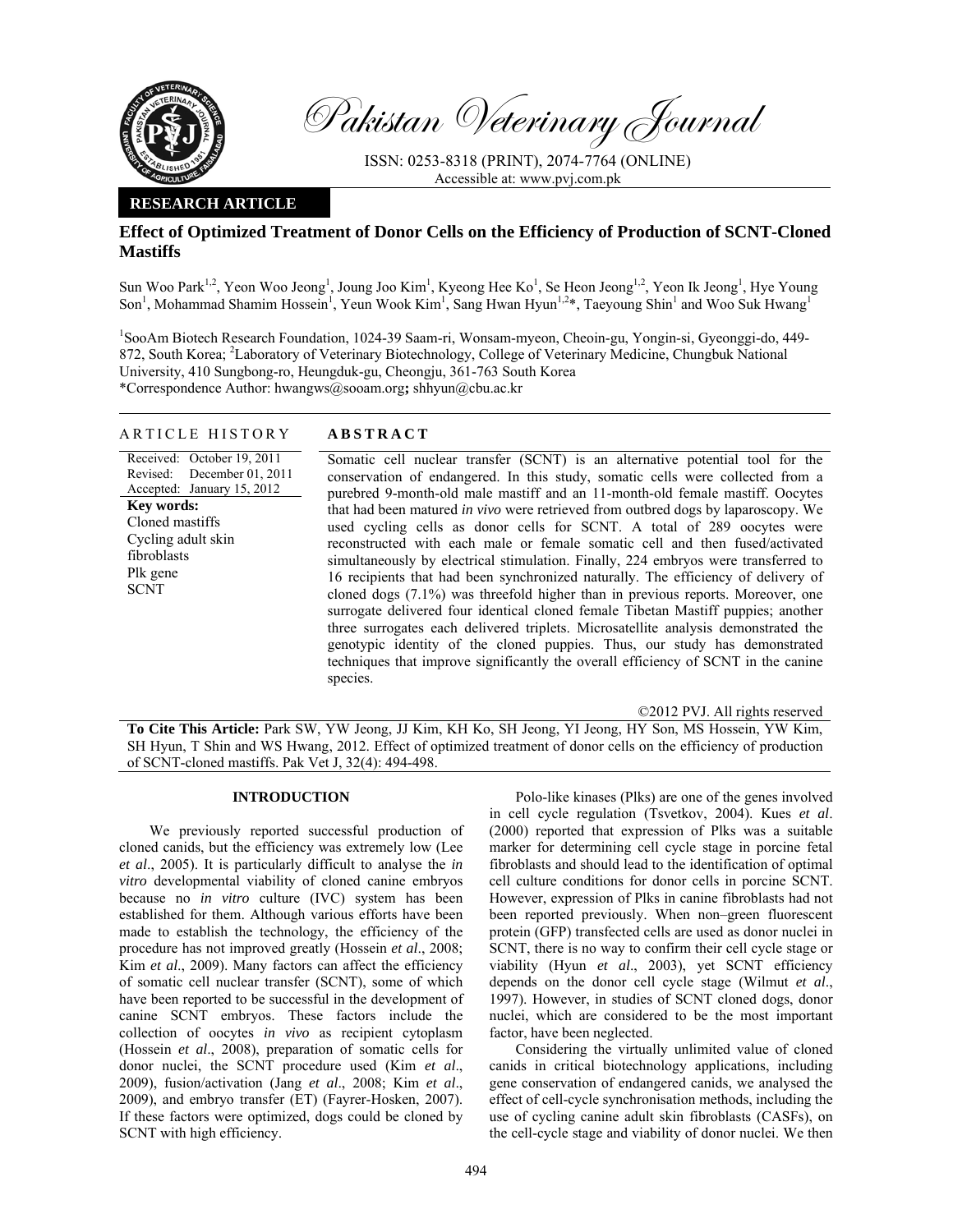investigated proliferation and *Plk*-1/-4 gene expression in CASFs to identify the optimal state of SCNT donor cells. Additionally, we report here an advanced fusion/ activation method and describe the high efficiency in production of cloned dogs using SCNT of optimised cells into enucleated oocytes.

## **MATERIALS AND METHODS**

**Chemicals:** All chemicals were purchased from Sigma-Aldrich Corp. (St. Louis, MO), unless otherwise stated.

**Estimation of time of ovulation:** The time of ovulation was estimated from the serum progesterone concentration, as reported by Hase *et al*. (2000). The day on which the progesterone concentration initially reached 4.0 ng/ml or more was regarded as the day of ovulation. On vaginal cytology during ovulation, superficial epithelial cells usually represented greater than or equal to 90% of the epithelial cells (Evans and Savage, 1970).

**Collection of oocytes, preparation of donor cells and SCNT:** All surgeries were performed under general anaesthesia using the procedure published by Kim *et al*. (2009). Donor nuclei were obtained from canine fibroblasts using skin biopsies taken from a purebred 9-month-old male mastiff and an 11-month-old female mastiff. Prior to SCNT, cells were thawed and cultured for 3–4 days until confluent. Individual cells were retrieved from monolayers by trypsinization for 30 s. The SCNT procedure was modified from that reported by Kim *et al*. (2009).

**Determination of cell cycle and cell death by FACS:**  The cellular DNA content was determined by staining cells with propidium iodide and measurement of fluorescence in a Becton Dickinson FACScan (FACSCalibur, BD; San Jose, CA). Canine fibroblasts were harvested by trypsinization and fixed in cooled 70% methanol (-20°C). The cells were then incubated for 2 h in a solution containing 1 mg/ml RNase and 20 µg/ml propidium iodide. Subsequently, the cells were analysed in a Becton Dickinson FACScan (FACSCalibur, BD; San Jose, CA). The proportions of cells in the G0/G1, S, and G2/M phases and those undergoing apoptosis were estimated using the Modfit cell cycle analysis program (CellQuest, BD).

**Cell proliferation assays:** The CASFs from early and late passages were cultured in 96-well microtitre plates in DMEM supplemented with 10% FBS. The cell proliferation assay was performed using an EZ-CyTokox kit (Daeillab, EZ-CyTox, Korea) according to the manufacturer's manual. Briefly, 10 µL of kit reagent (10% of culture medium) was added to each well after 24–96 h of incubation. The cells were incubated for 2 h and then shaken thoroughly for 1 min on a shaker. The absorbance of the treated and untreated samples was measured using a microtitre plate reader at 450 nm, according to the filters available for the microplate reader (Molecular Devices, SpectraMax M2/M2e).

**Real-time quantitative PCR analysis:** To analyse the relative abundance of mRNA of the *Plk*-1/4 genes, CASFs were harvested on day 4 after thawing. Messenger RNA was extracted using the RNeasy mini kit (Qiagen, Hilden, Germany) according to the manufacturer's instructions. For reverse transcription, 1.5 µg total RNA per 40 µL reaction mixture was converted to complementary cDNA using an M-MLV reverse transcriptase kit (Invitrogen Corporation, Carlsbad, CA). Real-time PCR amplification was conducted using the ABI7300 Real-Time PCR System (Applied Biosystems, Foster City, CA). A Power SYBR Green PCR Master Mix (Applied Biosystems, Foster City, CA) was used to provide real-time PCR quantification of the desired PCR products. The real-time PCR reaction mixture consisted of 50 ng of cDNA and 1 µl each of forward and reverse primers (see Table 3) in a total volume of 20 µl. Three replications were performed, and the mRNA level of each sample was normalized to GAPDH mRNA levels. The relative levels of mRNA were determined by the ratio of 2- $\triangle \Delta \Delta$  where Ct = threshold cycle for target amplification, ∆Ct = Cttarget gene (*Plk-*1 or *Plk*-4) - ∆Ctinternal reference (GAPDH), and ∆∆Ct = ∆Ct sample - ∆Ct calibrator.

**Embryo transfer:** The cloned embryos were transferred surgically into the oviducts of naturally synchronized females after simultaneous fusion and activation. The surgeries were performed using the same procedure published by Kim *et al*. (2009).

**Statistical analysis:** Differences among treatments were analysed with SPSS using one-way analysis of variance  $(ANOVA)$ . Data are expressed as means  $\pm$  SD. Comparisons of mean values among treatments were performed using Tukey's least significant difference (LSD) test. Descriptive statistics are used to present the data. Data were analysed using the unpaired *t*-test with Welch's correction. In each case, a P value of  $\leq 0.05$  was considered significant.

#### **RESULTS**

**Cell cycle analysis of CASFs:** To reduce the detrimental effects of synchronization treatments, contact inhibition and serum starvation, we analysed the cell cycle stages in cycling cells by FACS (Table 1). The G0/G1 rates of cycling at day 1 (p2d1, 61.1%), day 2 (p2d2, 69.5%) and day 3 (p2d3, 76.1%) were significantly lower than for synchronized cells (P<0.05). No significant differences in the G0/G1 stage of cycling cells at day 4 (p2d4, 88.1%), contact inhibition (85.7%) and serum starvation (93.4%) were observed. The proportion of cells in the S phase under conditions of serum starvation (1.6%) was significantly lower than other conditions (P<0.05). This indicates that cells cycling at day 4 are able to induce a natural synchronization of the cell cycle without artificial treatments.

**Analysis of apoptosis and proliferation at different passages:** Given the result of experiment 1, cells cycling at day 4 were used subsequently as the optimal condition for natural synchronization. To evaluate the effect of cell passage number on cell proliferation and the rate of apoptosis, we used passages 2, 4, 7, 10 and 11 of cycling cells (Fig. 1; Table 2). As shown in Fig. 1, the rate of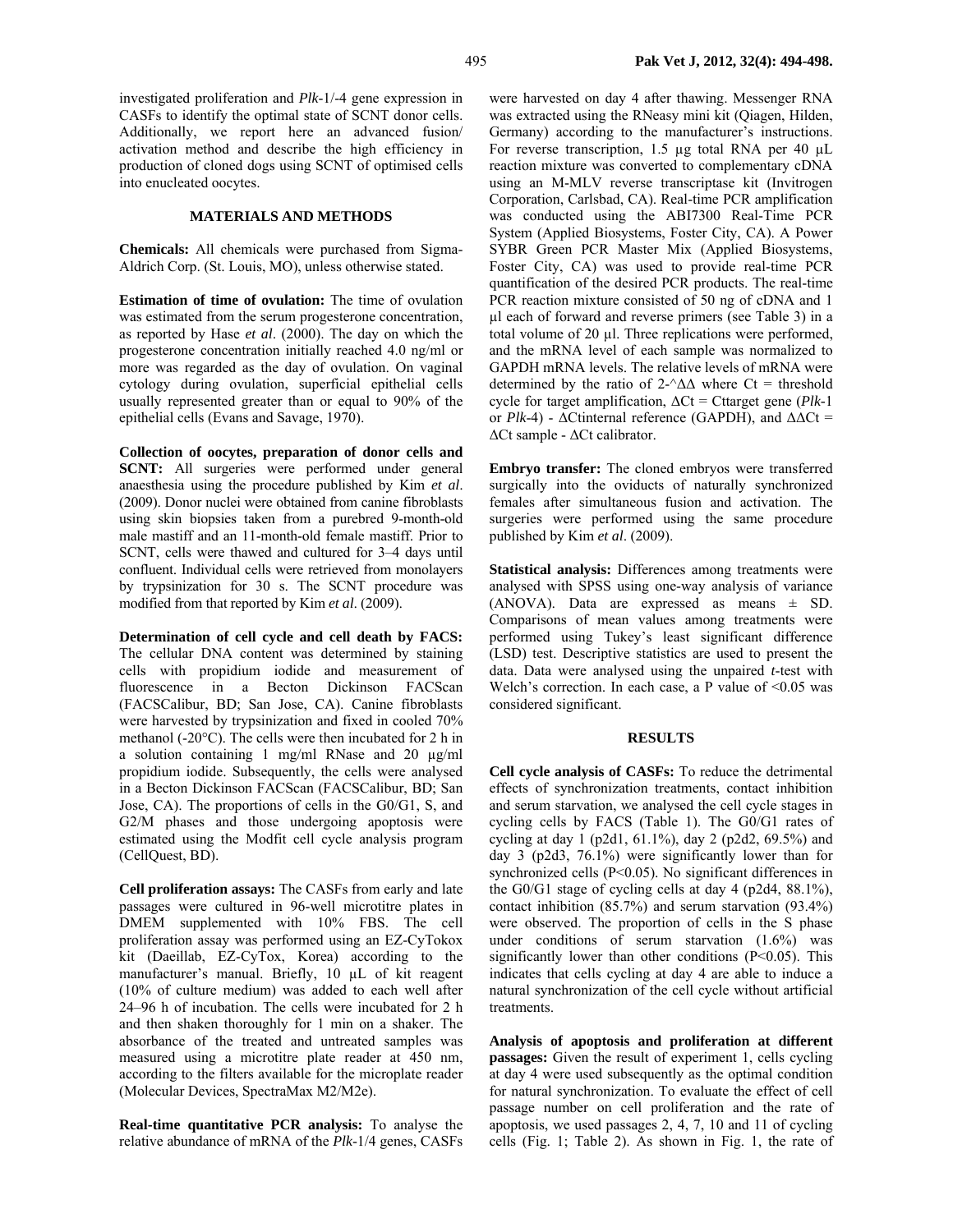proliferation of cells at passage 11 (O.D. 1.22±0.15) was significantly lower than that of cells at passage 2 (O.D.  $1.67\pm0.04$ ) (P<0.05), but it was not different from those at passage 4 (O.D. 1.56±0.08), passage 7 (O.D. 1.50±0.05) or passage 10 (O.D.  $1.51\pm0.10$ ). Thus, passage 11 was excluded from the analysis of apoptosis. In the analysis of cell cycle phase and apoptosis at different passages (Table 2), we observed that, after passage 7, there was a tendency to decrease the proportion of cells in the G0/G1 phase. The G0/G1 rate of cells at passage 10 (p10d4, 72.6%) was significantly lower than at passages 2 and 4 ( $P<0.05$ ), but it was not different from passage 7 (Table 2). The rate of apoptosis in cells at passage 10 (16.0%) was higher than at the other passages.

**Table 1:** Relative mean (±SD) percentages of canine fibroblast cells in various cell cycle phases and subject to different cell treatments

| Culture treatment                                                                                                                               |                   | Cell cycle phase (gated, %) |                             |                             |  |
|-------------------------------------------------------------------------------------------------------------------------------------------------|-------------------|-----------------------------|-----------------------------|-----------------------------|--|
|                                                                                                                                                 |                   | G0/G1                       |                             | G2/M                        |  |
| Cycling                                                                                                                                         | p <sub>2d</sub>   | $61.1 \pm 1.4$ <sup>a</sup> | $28.9 \pm 0.4^a$            | $10.0 \pm 1.0^a$            |  |
|                                                                                                                                                 | p2d2              | $69.5 \pm 1.0^b$            | $22.5 \pm 0.6^b$            | $8.0 \pm 0.4$ <sup>ab</sup> |  |
|                                                                                                                                                 | p <sub>2d</sub> 3 | $76.1 \pm 0.7$ °            | $14.6 \pm 0.2$ <sup>c</sup> | $9.3 \pm 0.3^{ab}$          |  |
|                                                                                                                                                 | p2d4              | $88.1 \pm 1.3^{d}$          | $4.9 \pm 0.9$ <sup>d</sup>  | $7.1 \pm 1.7^{ab}$          |  |
| Contact inhibition p2d5                                                                                                                         |                   | $85.7 \pm 0.7$ <sup>d</sup> | $4.8 \pm 0.4^d$             | $9.4 \pm 0.4^{ab}$          |  |
| Serum starvation p2d5                                                                                                                           |                   | $93.4 \pm 0.9$ <sup>d</sup> | $1.6 \pm 0.1$ <sup>e</sup>  | $5.0 \pm 0.9^b$             |  |
| $2d$ Matrix the concentration<br>and the control of the state of the control of the control of the control of the control of the control of the |                   |                             |                             |                             |  |

Within the same column, values with different superscripts differed significantly (P<0.05).

**Table 2:** Relative mean (±SD) percentages of canine fibroblast cells in different cell cycle phases at different passages

| Passages                                                                | Cell cycle phase (gated, %)  | Dead cell       |                             |                              |  |  |
|-------------------------------------------------------------------------|------------------------------|-----------------|-----------------------------|------------------------------|--|--|
|                                                                         | G0/GI                        |                 | G2/M                        | (sub G, %                    |  |  |
| p2d4                                                                    | $91.4 \pm 0.6^a$             | $7.8 + 0.6$     | $0.8 \pm 0.3^{\circ}$       | $4.1 \pm 1.7$ <sup>a</sup>   |  |  |
| p4d4                                                                    | $91.5 \pm 0.4^a$             | $5.7 \pm 0.4$   | $2.8 \pm 0.7$ <sup>ab</sup> | $2.3 \pm 0.3^a$              |  |  |
| p7d4                                                                    | $87.4 \pm 0.7$ <sup>ab</sup> | $6.0 + 0.2$     | $6.6 \pm 0.6^{ab}$          | $7.3 \pm 0.4^a$              |  |  |
| p10d4                                                                   | $72.6 \pm 8.0^b$             | $17.8 \pm 11.1$ | $9.6 \pm 3.1^b$             | $16.0 \pm 2.0$ <sup>ab</sup> |  |  |
| a-b Within the same column, values with different superscripts differed |                              |                 |                             |                              |  |  |

significantly (P<0.05).

**Expression of** *Plk* **genes in CASFs:** We performed semiquantitative reverse transcriptase polymerase chain reaction (RT-PCR) and real-time PCR (Table 3) to monitor cell cycle synchronization at the molecular level by measuring the expression of cell cycle-regulated *Plk*  genes at passages 2, 4, 7 and 10. Samples of adult skin fibroblasts cycling at day 4 were tested by RT-PCR amplification. Semi-quantitative multiplex RT-PCR, using the housekeeping GAPDH gene as an internal standard, showed that all passages expressed the *Plk*-1 genes (Fig. 2A). Using the *Plk*-1 expression level of passage 2 cells as a standard (control, 1.00 arbitrary unit), the expression level of *Plk*-1 mRNA in passage 4 cells (0.70 arbitrary units) was found to be significantly higher than that in passage 7 (0.57 arbitrary units) or passage 10 (0.32 arbitrary units) (P<0.05). The level of expression of *Plk*-4 mRNA in passage 4 (0.3 arbitrary units) was also significantly higher than in passages 7 and 10 (Fig. 2B). In passages 7 and 10, only faint bands (measuring 0.10 and 0.05 arbitrary units) of *Plk-*4 mRNA were detected. Thus, the semi-quantitative multiplex RT-PCR assay of *Plk-*1/-4 was found to be a reliable tool for monitoring the cell viability of canine fibroblasts.

**Production of cloned Tibetan Mastiffs:** To assess the effect of the optimized treatment of donor cells on the efficiency of cloning dogs using SCNT, we transferred 224 cloned embryos into the oviducts of 16 surrogate

dams by surgical embryo transfer (ET). Fifty-four cloned embryos were transferred into four surrogates as a control group. In control experiments, the pregnancy rate (25%) and production efficiency of dog cloning (1.8%) were similar to the results of the previous report (pregnancy rate, 22.2%; production efficiency, 2.0%). Under the conditions of the donor cells described above, donor cells of passages 4 and 5 cultured at day 4 were used for SCNT. The delivery efficiency of cloned dogs (7.1%) was more than three fold higher than when the previous methods



Fig. 1: Proliferation assay of different passages in adult skin fibroblast cells of Tibetan Mastiffs. Cells from early (2, p2) to late (11, p11) passages were plated on to 96-well plates (0.1–1 × 10<sup>4</sup>cells/well). Ezcytox reduction was monitored by optical density (O.D.) at 450 nm. Control represents the blank (P<0.05). Ten replicates were used.



**Fig. 2:** Real-time quantitative PCR of *Plk*-1 and *Plk*-4 gene transcripts. The relative abundance of mRNA transcripts of the *Plk*-1 (A) and *Plk*-4 (B) genes was measured at different passages (2, 4, 7 and 10) of adult skin fibroblast cells. Three replications were performed three times and the mRNA level of each sample was normalized to that of GAPDH mRNA.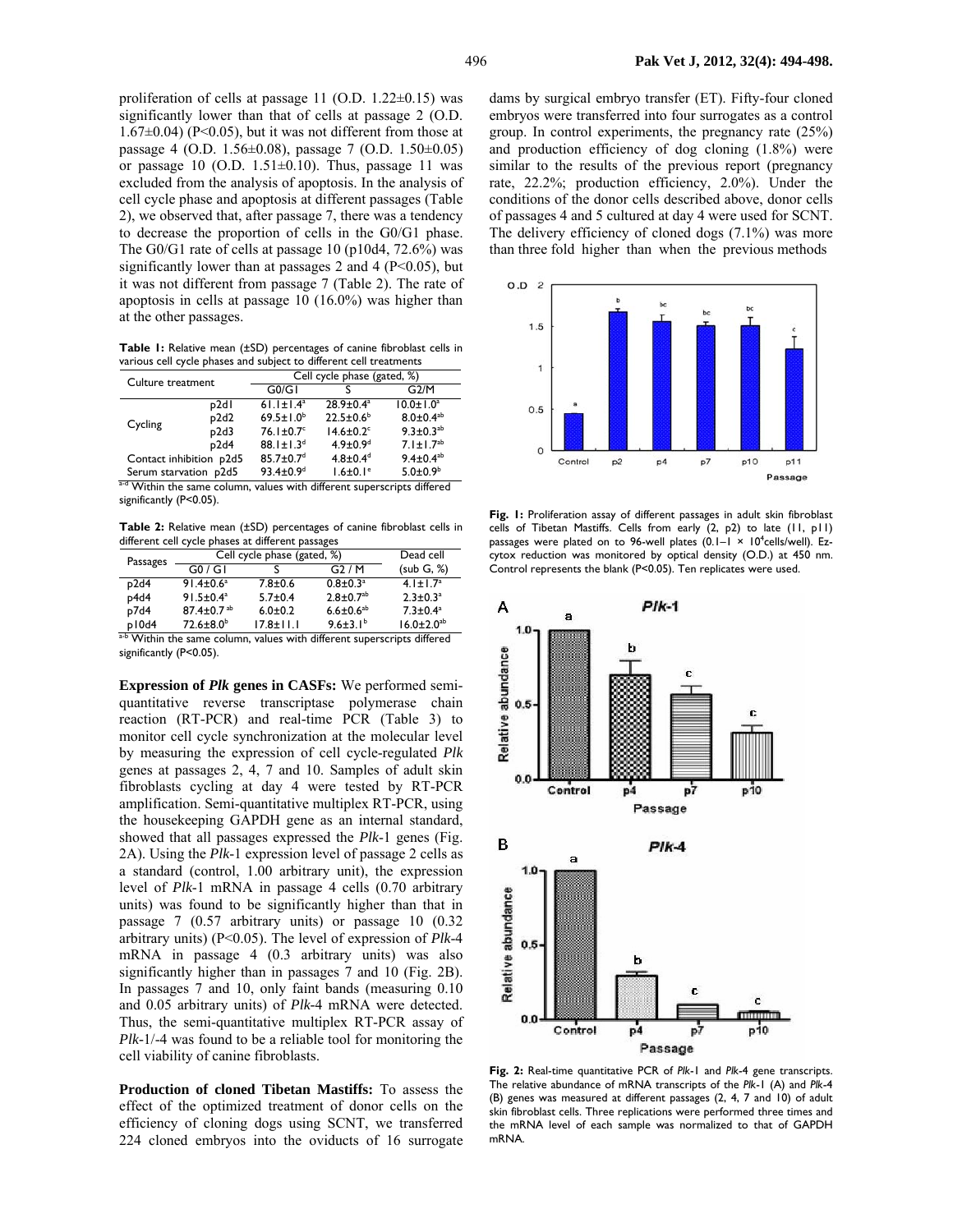|              |              | Sequence                                                                                          | Product size      | Melting temperature (°C) |
|--------------|--------------|---------------------------------------------------------------------------------------------------|-------------------|--------------------------|
| <b>GAPDH</b> | NM 001003142 | $L: \text{acgggaacftgtcataacgg}$                                                                  | 150 <sub>bp</sub> | $60^{\circ}$ C           |
| $PIk-I$      | XM 547435    | $R:$ agtgagecccagectteteca<br>$L:$ $cc$ ccagaacaagat gtg tgcgg t<br>$R:$ tgagcagcagcaacgtagacaaga | 290 <sub>bp</sub> | $60^{\circ}$ C           |
| $Plk-4$      | XM 533295    | $L:$ caatggaacgatgtcactcagca<br>$R:$ gaggtgtctggtctggaaatgga                                      | 247 bp            | $60^{\circ}$ C           |

**Table 3:** Primers and sizes of amplification products

 $\begin{array}{ccc}\n\text{cell for SCNT} \\
\text{cell for SCNT}\n\end{array}$  All used  $\begin{array}{ccc}\n\text{Fused} \\
\text{C}\n\end{array}$ (%) embryos  $(\%)^a$  $(\%)^a$ born (%<sup>b</sup>) Control 76 54 (71.0) 4 1 (25.0) 1 (25.0) 1 (1.8)<sup>c</sup> Optimised treatment 289 224 (77.5) 16 6 (37.5) 6 (37.5) 16 (7.1)<sup>d</sup> <sup>a</sup>Percentage was calculated from the number of recipients that received embryos; <sup>b</sup>Percentage was calculated from the number of embryos

transferred; c, d Within the same column, values with different superscripts differed significantly (P<0.05).

were employed (Table 4). Furthermore, the cloned puppies exhibited a strong phenotypic resemblance to each other as well as to their respective somatic cell donors.

#### **DISCUSSION**

Khammanit *et al*. (2008) reported the donor cells were synchronized at the G0/G1 phase by serum starvation or contact inhibition on cell cycle synchronization in canine fibroblasts. In agreement with that report, we also demonstrated that treatment using serum starvation/contact inhibition induced synchronization at G0/G1 (Table 1). However, while artificial synchronization using serum starvation/contact inhibition is used widely to synchronize donor cells, it often increases the proportion of apoptotic cells (Kues *et al*., 2000) and causes high embryonic losses after SCNT (Lawrence *et al*., 2005). For this reason, we tried to use a natural condition of cycling cells to use instead of the G0/G1 phase distribution used in artificial synchronization; we found that cells cycling at day 4 were in a state that resembled synchronization, but without the detrimental effects. Thus, cell cycle synchronization of donor cells by artificial synchronization is not required for canine SCNT.

The number of donor cell passages is also an important factor in SCNT. Kubota *et al*. (2000) reported that up to 15 passages of long-term cultured skin fibroblasts did not decrease cloning competence in bovine SCNT. Thus, we examined whether their strategy could be applied to canine SCNT using assays of the rates of proliferation and apoptosis (Fig. 1 and Table 2). In our canine fibroblast cells, however, cells in passage 11 showed a decreased rate of proliferation. In addition, the rate of apoptosis in cells at passage 10 was significantly higher than in cells at other passages, and cells from passage 7 had a decreased G0/G1 phase. In agreement with our results, Li *et al*. (2003) demonstrated that the rate of nuclear remodelling decreased significantly when a large number of passages were used in equine SCNT, and Mammone *et al*. (2006) reported that apoptotic cell death increased with senescence in normal human skin fibroblast cells. This phenomenon suggests that long-term culture may induce decreased viability and alter genetic or epigenetic regulation in the donor cells. For this reason, we analyzed the expression of cell cycle-regulated Plk genes (Fig. 2). Because the *Plk*-1 gene is primarily responsible for mitotic functions, and also because its

protein levels are high in the S and G2/M phases and low after mitosis (Tsvetkov, 2004), we measured the level of expression of *Plk*-1 mRNA at different passages (p4, p7 and p10), using passage 2 as a standard. We therefore analysed centriole biogenesis induced by *Plk*-4 in mammalian cells at different passages of donor cells. Cells prior to passage 7 had levels of *Plk*-1/-4 mRNAs comparable to normal healthy cells (Fig. 2). This indicates that selection for high expression of *Plk*-1/-4 in donor cell candidates may compensate for the deficiency in mitotic modulators in the enucleated ooplasm during SCNT.

Using optimized donor cells, we then prepared Tibetan Mastiff cells cultured at day 4 of passages 4 and 5 and attempted the simultaneous fusion/activation method for SCNT. We reported previously that delayed activation with 6-DMAP was better than protocols based on electrical activation for the production of SCNT cloned puppies (Kim *et al*., 2009; Hossein *et al*., 2009a; Hossein *et al*., 2009b). However, in the present study we found that the simultaneous electrical fusion/activation protocol was simple and efficient and that no further chemical stimulation was required for postactivation (Table 4); Hyun *et al*. (2003) also reported the successful cloning of piglets by SCNT using electrical stimulation alone.

The Tibetan Mastiff is the oldest breed of dog in the world, and it is at the edge of extinction (Li *et al*., 2008). Li *et al*. (2008) believe that protection of and research on the Tibetan Mastiff is extremely urgent, yet few studies have been carried out, particularly at the molecular level. Despite the fact that most Tibetan Mastiff puppies are born between December and January (because their oestrous period usually takes place during late autumn), we have demonstrated that this optimized SCNT protocol could overcome the limitation of the seasonal reproductive characteristics of Tibetan Mastiffs (this study was carried out in April) by using oocytes and surrogates from other breeds. Therefore, our results suggest that SCNT represents a means of increasing the number of individuals within a population, and that it provides an efficient strategy for the preservation of genetic material, especially in the conservation of extinction-endangered species that reproduce poorly in captivity. Both male and female animals could be cloned and reintroduced into their natural environments. To date, we have also produced SCNT cloned dogs from breeds of all sizes, from small (beagles, Hossein *et al*., 2009b), to medium (Golden Retriever, Kim *et al*., 2009; Missy, Hossein *et al*., 2009a) and large (Tibetan Mastiff). The SCNT procedure